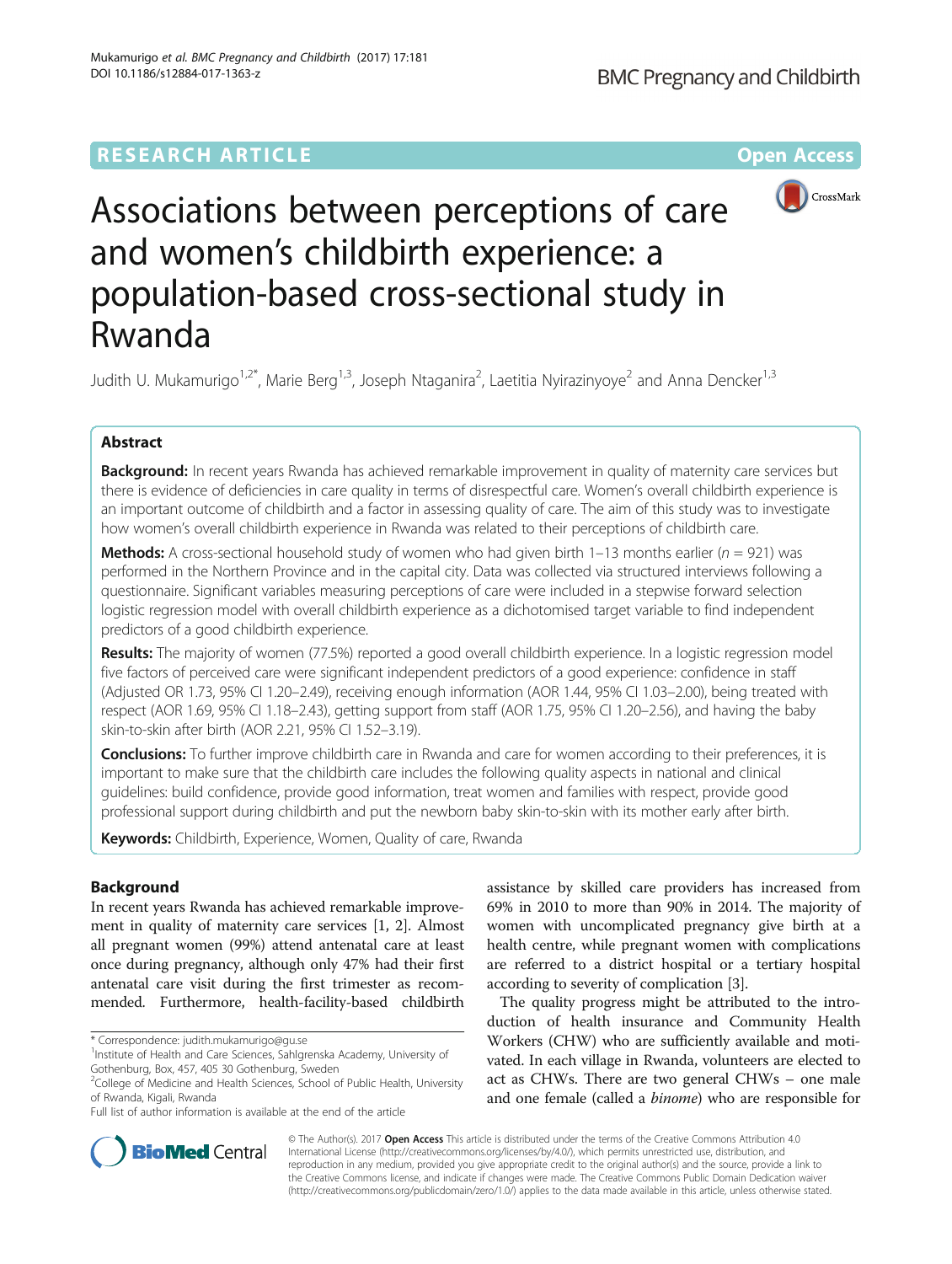community health, nutrition, and HIV/AIDS prevention – and a maternal health worker (referred to as an Animateur de Santé Maternelle), who manages infants, and pre- and postnatal maternity care. In addition, each village has a CHW in charge of social affairs who is dedicated to addressing the wellbeing of individuals and the community [\[4, 5](#page-6-0)].

An important aspect of maternity care involves exploring women's views [\[6\]](#page-6-0) but few studies have been conducted in low-income countries. An observational study in five African countries, including Rwanda, found that poor quality of maternity care was related to poor interactions between women and care providers and also to a lack of information provided to the women [\[7\]](#page-6-0). Another study, in Nigeria, found that women often were subjected to disrespectful and abusive treatment as part of their childbirth experiences [\[8\]](#page-6-0).

A positive childbirth experience is important for the woman's wellbeing, facilitates the mother-child bonding and may have implications for the future health for both the mother and baby [\[9](#page-6-0)–[11](#page-6-0)]. On the contrary, a negative experience increases the risk for postpartum depression, secondary fear of childbirth [[12](#page-6-0)] and post-traumatic stress disorder [[13](#page-6-0)]. Despite progress in Rwanda in achieving universal access to reproductive health and maternity services, there is evidence of deficiencies in health care quality [[14\]](#page-6-0), and to our knowledge no study has focused on women's experiences of childbirth in Rwandan health facilities. Therefore, the aim of this study was to investigate how women's perceptions of care received during labour and birth in Rwanda were related to their overall childbirth experience.

This study is part of the Maternal Health Research Programme in Rwanda (MatHeR) undertaken by the University of Rwanda in collaboration with the University of Gothenburg and Umea University in Sweden.

# Methods

#### Setting and data collection

A retrospective cross-sectional population-based household study was conducted from 7th July to 15th August 2014 in the Northern Province and Kigali City, the capital and largest city in Rwanda. From a complete list of 4791 villages in the five districts of the Northern Province and three districts within Kigali City [[15](#page-6-0)] a random selection was done to select 48 villages. Approximately 20% of Rwandan population lives in urban areas and this proportion of villages were selected from urban areas [[3\]](#page-6-0). A proportionate number of households were selected from each village and community health workers in each village who keep records of pregnancies and childbirths helped identify study participants. Sample size was estimated to include 922 participants from a total population of 2,865,355 and is described elsewhere [\[16](#page-6-0)].

### **Participants**

Women were eligible for inclusion if they had given birth 1 to 13 months earlier (gave birth between 31st May 2013 and 30th June 2014). In total, 922 women were asked to participate and only one woman declined. All women received verbal and written information and all participants gave written consent. The interviews were conducted in private, and only one woman was interviewed in each household for confidentiality purposes.

## Data collection

Twelve female interviewers (10 nurses/midwives and 2 clinical psychologist) were recruited to interview eligible participants. Before the data collection the interviewers were trained for 5 days; 1 day of training focused on identifying eligible households and other listing procedures, 2 days were spent on questionnaire contents and ethical issues, 1 day of fieldwork to pre-test survey instruments and fieldwork procedures and 1 day of debriefing with feedback after the pre-test fieldwork.

#### **Ouestionnaire**

An interview questionnaire was made by the research team. It included background variables, questions about the women's perceptions of care received during childbirth and a question where the women rated their overall childbirth experience. The questionnaire was developed in English and translated into Kinyarwanda by a medical doctor native in Kinyarwanda and skilled in English. The Kinyarwanda version of the questionnaire was checked during a working day with the data collectors and the research team and adjustments were done. Next a pilot study including 36 women from a neighbouring village was done to test face validity of questionnaire. All 36 women completed the test interviews and some minor changes of wording in a few questions were done but no major revision of the questionnaire was needed.

The outcome variable in this study was women's rating of the overall childbirth experience. The question was formulated: "What was your overall experience of the childbirth?" and answered on an 11-point numeric rating scale ranging from 0 (Very bad) to 10 (Very good). In order to be used as the dependent variable in a logistic regression analysis, the response options were recoded to a dichotomous response, where 8–10 was defined as a good experience and 0–7 was considered being not a good experience (bad or mixed). The dichotomisation was based on the distribution of responses. The median value was 9 and 8–10 were the most common values with a clear decline in response rate from 8 (15.0%) to 7 (9.5%).

Used as independent variables were statements concerning perceptions of care for the woman to agree with or not; the women's confidence in the medical staff, information received during childbirth, being treated with respect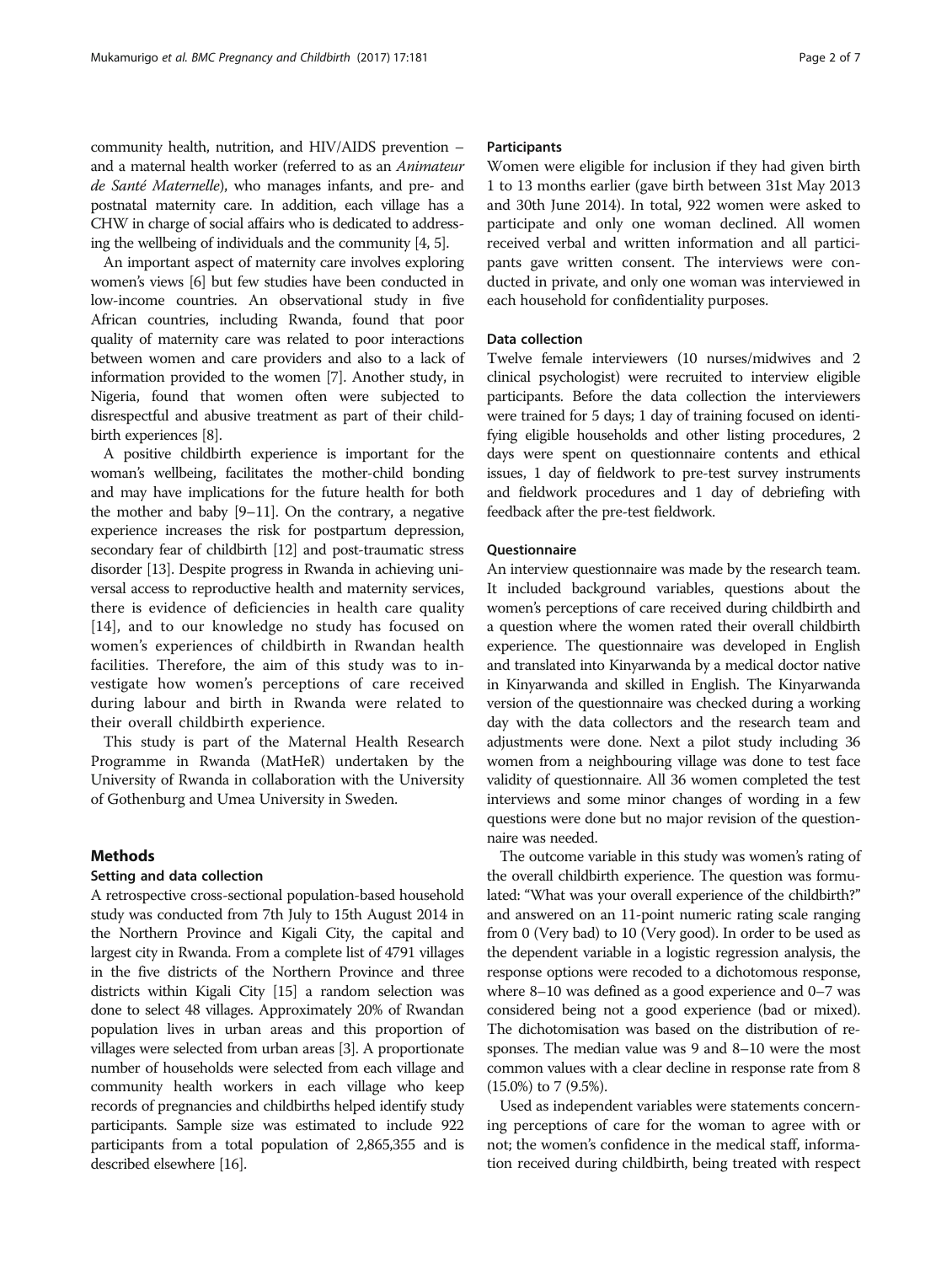by staff, receiving necessary pain relief, getting support from the health care staff, getting help with initiating breastfeeding, and having the baby skin-to-skin after birth. These statements were answered on 4-point Likert scale with response options ranging from "Totally agree" to "Totally disagree", except the question about having the baby skin-to-skin, which had dichotomous response options, with a "Yes" or "No".

## Statistical analyses

Descriptive analyses were computed for background variables; age, parity, education, marital status, number of people in the household, home province, place of childbirth, mode of delivery, uncomplicated pregnancy, maternal health status, age of baby and health status of the newborn baby 1 day after birth.

Univariable analyses were performed to test the association between each of the independent variables and the dependent variable to find predictors of childbirth experience. Distributions or response options and unadjusted odds ratios (OR) with 95% confidence intervals for each independent variable against the dependent variable were computed.

Variables from the univariate analyses with a  $p$ -value below 0.05 were included in a stepwise forward selection logistic regression model with the dichotomised childbirth experience as the outcome variable. Adjusted odds ratios (AOR) from the multivariable logistic model for childbirth experience were calculated with their 95% confidence intervals (CI) for each significant variable.

SPSS version 23 (SPSS Inc., Chicago, IL, USA) and version 9 of SAS System for Windows (Cary, NC, USA) was used for statistical analyses. All significance tests were two-tailed.

#### Results

After informed consent 921 of 922 (99.9% response rate) invited women answered the questionnaire in an interview. Of these 898 women (97.5%) rated their overall experience and could be included in the analysis. Background characteristics; age, parity, education, marital status, number of people in the household, home province, place of childbirth, mode of delivery, uncomplicated pregnancy, maternal health status, age of baby and health status of the newborn baby 1 day after birth of the total study population ( $n = 921$ ) and those included in the analysis ( $n = 898$ ) are presented in Table [1](#page-3-0).

Distribution of responses for the dependent outcome variable ( $n = 898$ ) are shown in Table [2.](#page-3-0) Median rating of the overall childbirth experience was 9 with a range of answers between 0 and 10. The majority (77.5%) rated an overall experience between 8 and 10, defined as a good experience in this study.

Seven variables with statements about perceptions of care (confidence in staff, receiving enough information,

being treated with respect, getting enough pain relief, getting support from staff, getting help with breastfeeding and having the baby skin-to-skin after birth) showed a significant relation ( $p < 0.05$ ) with the dichotomised outcome variable in univariable analyses. Distributions of response options for the statements among those who rated a good overall experience and  $p$ -values can be seen in Table [3](#page-4-0) ( $n = 898$ ).

All significant predictors from the univariate analyses were entered into a multivariate stepwise logistic regression model to find significant independent predictors of a good overall childbirth experience ( $n = 898$ ). Five out of seven statements about perceptions of care during childbirth remained independently significant in the multivariable model: confidence in staff (adjusted OR 1.73, 95% CI 1.20–2.49), receiving enough information (adjusted OR 1.44, 95% CI 1.03–2.00), being treated with respect (adjusted OR 1.69, 95% CI 1.18–2.43), getting support from staff (adjusted OR 1.75, 95% CI 1.20–2.56), and having the baby skin-to-skin after birth (adjusted OR 2.21, 95% CI 1.52–3.19) (see Fig. [1\)](#page-5-0). Area under the ROC curve for the final model was 0.79 (95% CI 0.75–0.82).

## Discussion

The majority of women who had given birth the last 1 to 13 months (77.5%) reported a good overall childbirth experience defined as a rating of 8–10 on a numeric rating scale from 0 (Very bad) to 10 (Very good) in response to the question: What was your overall experience of childbirth? Seven statements of perceptions of care were significantly related to a good overall experience in univariate analyses and five of them remained significant as independent predictors in a multivariable logistic regression model: having confidence in staff, receiving enough information during childbirth, being treated with respect, getting support from staff, and having the baby skin-toskin after birth. The current results corroborate earlier findings [\[9, 11, 17](#page-6-0)–[22](#page-6-0)] and also contribute to new knowledge that all these factors independently contribute to an overall good childbirth experience.

Having confidence in the skills of the staff was contributing to a good experience. This fact corroborates earlier findings that confidence in staff is central for the experience [[9](#page-6-0), [17](#page-6-0), [18\]](#page-6-0). Furthermore, a lack of trust in the childbirth staff may lead to fear to give birth [[23](#page-6-0)] and associated negative consequences [\[12\]](#page-6-0). Confidence and trust in staff is facilitated with continuity of care [\[24\]](#page-6-0). Continuity is defined as an indicator on good quality of care [[25](#page-6-0)] and therefore can confidence in staff be seen as an indirect indicator on quality of care.

Having received enough information during childbirth was also an independent predictor for a good experience. This finding corresponds to earlier research where information has been identified as an important factor during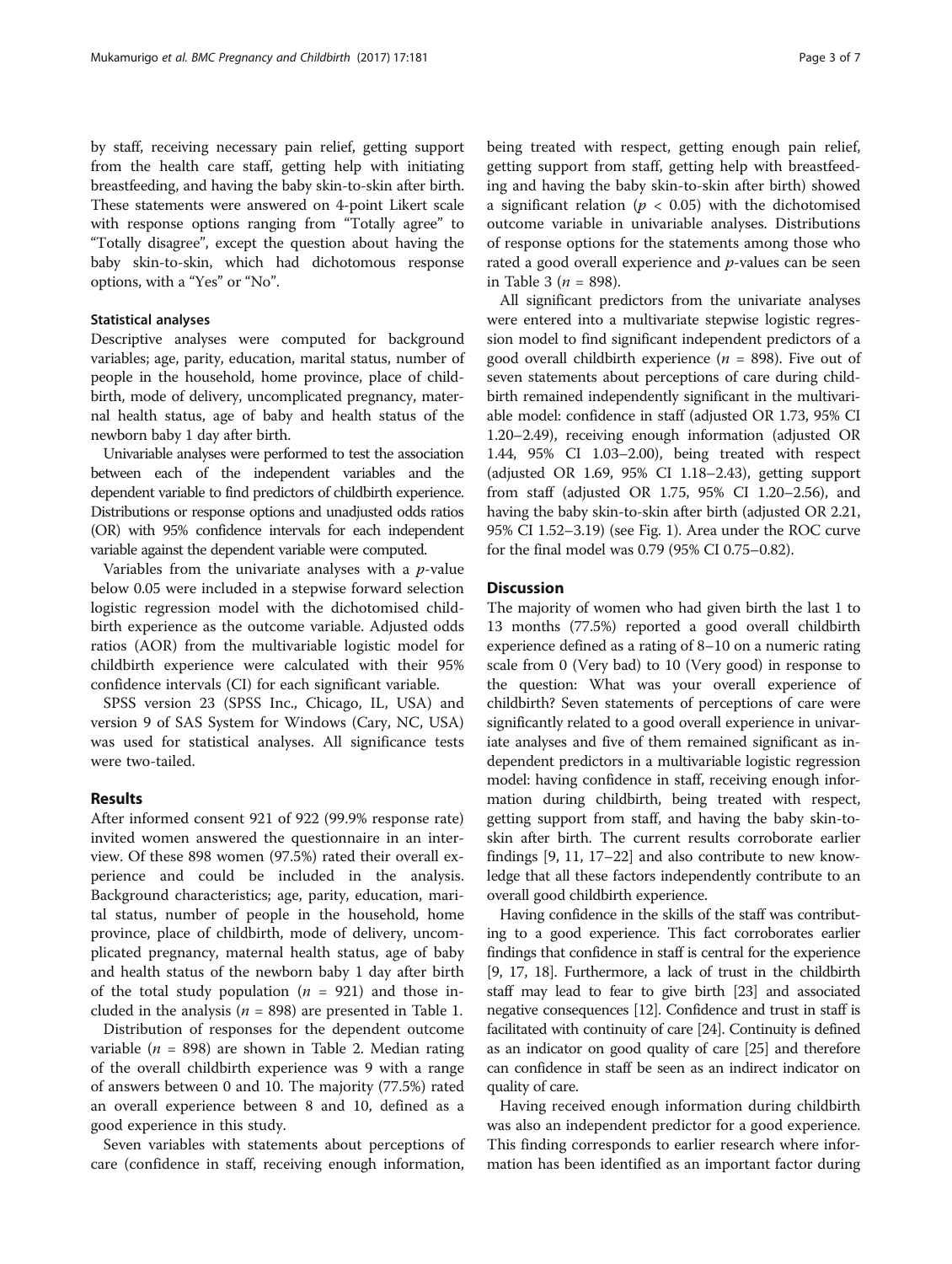<span id="page-3-0"></span>**Table 1** Characteristics of study participants ( $n = 921$ ) and of the women that answered the childbirth experience question  $(n = 898)$ 

| Characteristics                        | Total group<br>$n = 921$ | Answered overall experience<br>question $n = 898$<br>n (%) |  |  |  |
|----------------------------------------|--------------------------|------------------------------------------------------------|--|--|--|
|                                        | n (%)                    |                                                            |  |  |  |
| Age                                    |                          |                                                            |  |  |  |
| $15 - 24$                              | 295 (32.1)               | 292 (32.6)                                                 |  |  |  |
| $25 - 34$                              | 489 (53.2)               | 476 (53.1)                                                 |  |  |  |
| $35 - 44$                              | 133 (14.5)               | 126 (14.0)                                                 |  |  |  |
| >44                                    | 3(0.3)                   | 3(0.3)                                                     |  |  |  |
| Mean (SD)                              | 27.8 (6.0)               | 27.7 (5.9)                                                 |  |  |  |
| Median<br>(min; max)                   | 27.0 (15.0; 46.0)        | 27.0 (15.0; 46.0)                                          |  |  |  |
| Parity                                 |                          |                                                            |  |  |  |
| Primiparous                            | 326 (35.4)               | 319 (35.5)                                                 |  |  |  |
| Multiparous                            | 595 (64.6)               | 579 (64.5)                                                 |  |  |  |
| Fducation                              |                          |                                                            |  |  |  |
| Never attended<br>school               | 76 (8.4)                 | 75 (8.5)                                                   |  |  |  |
| Primary school                         | 635 (70.2)               | 618 (70.1)                                                 |  |  |  |
| Secondary school                       | 163 (18.0)               | 158 (17.9)                                                 |  |  |  |
| University level                       | 31(3.4)                  | 31(3.5)                                                    |  |  |  |
| Marital Status                         |                          |                                                            |  |  |  |
| Married & cohabiting                   | 774 (84.1)               | 754 (84.1)                                                 |  |  |  |
| Separated, widowed<br>or single        | 146 (15.9)               | 143 (15.9)                                                 |  |  |  |
| Number of people in household          |                          |                                                            |  |  |  |
| $1 - 4$                                | 472 (51.4)               | 461 (51.5)                                                 |  |  |  |
| $5 - 7$                                | 345 (37.6)               | 338 (37.8)                                                 |  |  |  |
| >7                                     | 101 (11.0)               | 96 (10.7)                                                  |  |  |  |
| Province                               |                          |                                                            |  |  |  |
| Kigali                                 | 304 (33.0)               | 296 (33.0)                                                 |  |  |  |
| Northern Province                      | 617 (67.0)               | 602 (67.0)                                                 |  |  |  |
| Health Insurance                       |                          |                                                            |  |  |  |
| Community based                        | 686 (74.6)               | 670 (74.7)                                                 |  |  |  |
| Public and private                     | 46 (5.0)                 | 45 (5.0)                                                   |  |  |  |
| No insurance                           | 188 (20.4)               | 182 (20.3)                                                 |  |  |  |
| Place of childbirth                    |                          |                                                            |  |  |  |
| Health centre                          | 582 (63.3)               | 571 (63.7)                                                 |  |  |  |
| District hospital                      | 230 (25.0)               | 227 (25.3)                                                 |  |  |  |
| Referral hospital or<br>Private clinic | 60 (6.5)                 | 60(6.7)                                                    |  |  |  |
| At home or on the<br>way to the clinic | 47 (5.1)                 | 38 (4.2)                                                   |  |  |  |
| Mode of delivery                       |                          |                                                            |  |  |  |
| Vaginal birth                          | 803 (88.0)               | 781 (87.9)                                                 |  |  |  |
| Planned CS                             | 33 (3.6)                 | 33 (3.7)                                                   |  |  |  |
| Emergency CS                           | 76 (8.3)                 | 75 (8.4)                                                   |  |  |  |

**Table 1** Characteristics of study participants ( $n = 921$ ) and of the women that answered the childbirth experience question  $(n = 898)$  (Continued)

| Complications or problems during childbirth |                          |            |  |  |  |
|---------------------------------------------|--------------------------|------------|--|--|--|
| No complications                            | 765 (83.4)               | 745 (83.3) |  |  |  |
| Complications 152 (16.6)                    |                          | 149 (16.7) |  |  |  |
| Health status one day after childbirth      |                          |            |  |  |  |
| Very good                                   | 50 (5.4)                 | 48 (5.4)   |  |  |  |
| Good                                        | 573 (62.4)               | 561 (62.5) |  |  |  |
| Neither good nor bad 224 (24.4)             |                          | 217 (24.2) |  |  |  |
| Bad                                         | 59 (6.4)                 | 58 (6.5)   |  |  |  |
| Very bad                                    | 13 (1.4)                 | 13(1.4)    |  |  |  |
| Age of baby                                 |                          |            |  |  |  |
| $1-6$ months                                | 484 (52.8)               | 475 (53.2) |  |  |  |
| 7-13 months                                 | 432 (47.2)<br>418 (46.8) |            |  |  |  |
| New-born health status one day after birth  |                          |            |  |  |  |
| Very good                                   | 442 (48.0)               | 429 (47.8) |  |  |  |
| Good                                        | 365 (39.6)               | 357 (39.8) |  |  |  |
| Neither good nor bad 51 (5.5)               |                          | 49 (5.5)   |  |  |  |
| Bad                                         | 49 (5.3)                 | 49 (5.5)   |  |  |  |
| Very bad                                    | 14 (1.5)                 | 14(1.6)    |  |  |  |

CS = Caesarean Section

labour and birth, where lack of communication and information has been shown as a reason for dissatisfaction both in Sweden [[19\]](#page-6-0) and in Tanzania [\[20](#page-6-0)]. A large observational study in five countries in south and east Africa showed insufficient communication and information to be part of disrespectful care and the authors draw the

Table 2 Distribution of responses to outcome variable of the logistic regression analysis,  $n = 898$ 

| What was your overall experience of the childbirth?<br>Response options on a numeric rating scale 0-10,<br>where $0 = \text{Very bad}$ and $10 = \text{Very good}$ |             |  |  |  |
|--------------------------------------------------------------------------------------------------------------------------------------------------------------------|-------------|--|--|--|
| Mean (SD)                                                                                                                                                          | 8.56 (1.86) |  |  |  |
| Median (Range)                                                                                                                                                     | $9(0-10)$   |  |  |  |
| Good experience (8–10), n (%)                                                                                                                                      | 696 (77.5%) |  |  |  |
| 0                                                                                                                                                                  | 7(0.8%)     |  |  |  |
| 1                                                                                                                                                                  | $0(0\%)$    |  |  |  |
| 2                                                                                                                                                                  | $5(0.6\%)$  |  |  |  |
| 3                                                                                                                                                                  | 4(0.4%)     |  |  |  |
| 4                                                                                                                                                                  | 12 (1.3%)   |  |  |  |
| 5                                                                                                                                                                  | 49 (5.5%)   |  |  |  |
| 6                                                                                                                                                                  | 40 (4.5%)   |  |  |  |
| 7                                                                                                                                                                  | 85 (9.5%)   |  |  |  |
| 8                                                                                                                                                                  | 135 (15.0%) |  |  |  |
| 9                                                                                                                                                                  | 156 (17.4%) |  |  |  |
| 10                                                                                                                                                                 | 405 (45.1%) |  |  |  |
|                                                                                                                                                                    |             |  |  |  |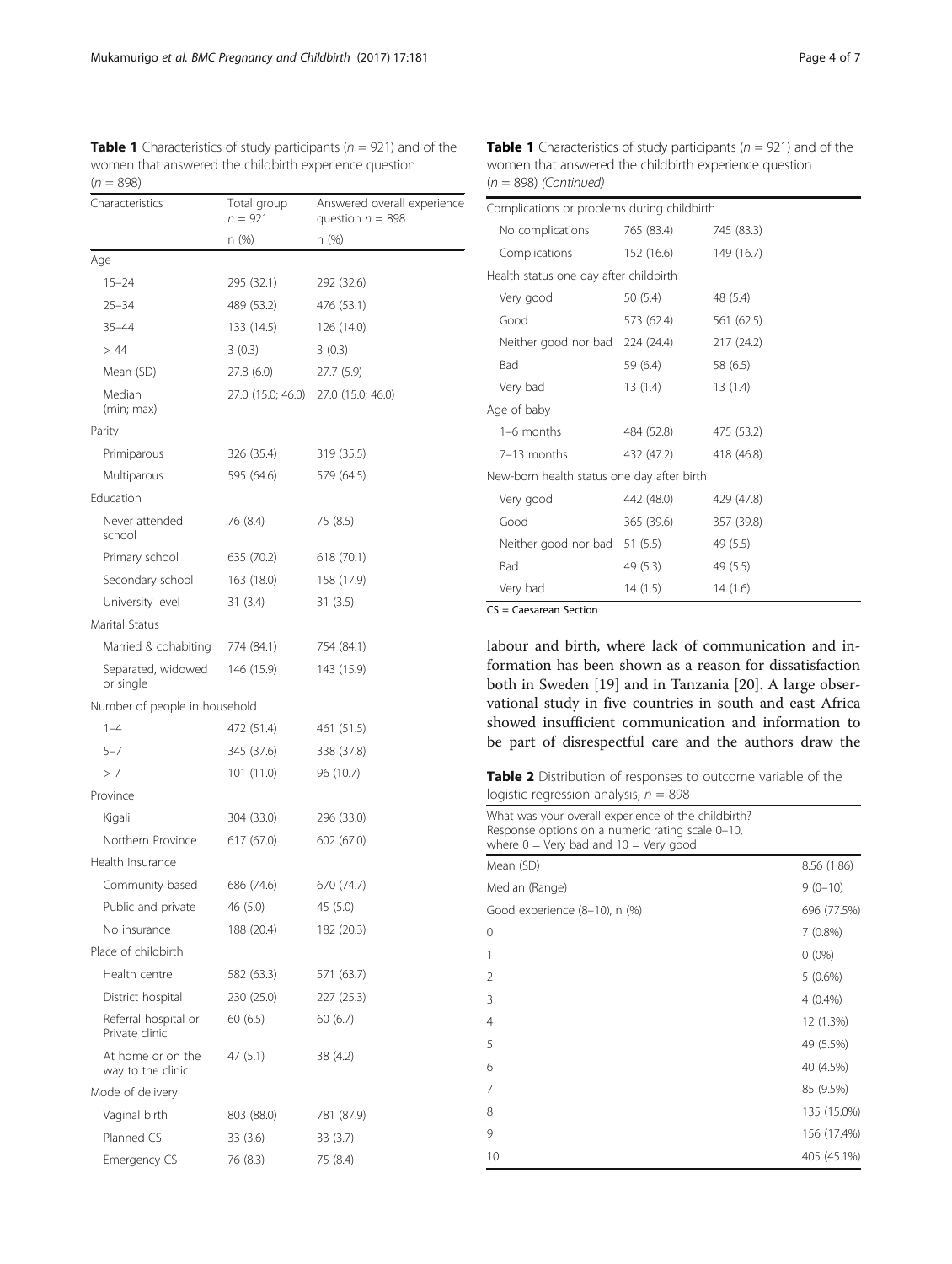| Quality care variable                                                            | Total ( $n = 898$ ) | Overall childbirth experience 8-10 ( $n = 696$ ) | $p$ -value |
|----------------------------------------------------------------------------------|---------------------|--------------------------------------------------|------------|
| I had confidence in the medical skills of the staff during childbirth            |                     |                                                  |            |
| Totally disagree                                                                 | 8                   | 3 (37.5%)                                        |            |
| Mostly disagree                                                                  | 21                  | 7 (33.3%)                                        |            |
| Mostly agree                                                                     | 357                 | 231 (64.7%)                                      |            |
| Totally agree                                                                    | 498                 | 444 (89.1%)                                      | < .0001    |
| I got information on what was happening during childbirth                        |                     |                                                  |            |
| Totally disagree                                                                 | 14                  | 5 (35.7%)                                        |            |
| Mostly disagree                                                                  | 79                  | 40 (50.6%)                                       |            |
| Mostly agree                                                                     | 390                 | 273 (70.0%)                                      |            |
| Totally agree                                                                    | 403                 | 367 (91.1%)                                      | < .0001    |
| The health care staff treated me with respect during childbirth                  |                     |                                                  |            |
| Totally disagree                                                                 | 20                  | 4 (20.0%)                                        |            |
| Mostly disagree                                                                  | 24                  | 7 (29.2.%)                                       |            |
| Mostly agree                                                                     | 368                 | 251 (68.2%)                                      |            |
| Totally agree                                                                    | 474                 | 423 (89.2%)                                      | < .0001    |
| I got the pain relief I needed during childbirth                                 |                     |                                                  |            |
| Totally disagree                                                                 | 31                  | 17 (54.8%)                                       |            |
| Mostly disagree                                                                  | 133                 | 94 (70.7%)                                       |            |
| Mostly agree                                                                     | 376                 | 275 (73.1%)                                      |            |
| Totally agree                                                                    | 346                 | 299 (86.4%)                                      | < .0001    |
| I got the support from the health care providers that I needed during childbirth |                     |                                                  |            |
| Totally disagree                                                                 | 10                  | 2 (20.0%)                                        |            |
| Mostly disagree                                                                  | 37                  | 13 (35.1%)                                       |            |
| Mostly agree                                                                     | 431                 | 302 (70.1%)                                      |            |
| Totally agree                                                                    | 407                 | 368 (90.4%)                                      | < .0001    |
| The health care providers helped me to start breastfeeding                       |                     |                                                  |            |
| Totally disagree                                                                 | 160                 | 118 (73.7%)                                      |            |
| Mostly disagree                                                                  | 198                 | 141 (71.1%)                                      |            |
| Mostly agree                                                                     | 201                 | 148 (73.6%)                                      |            |
| Totally agree                                                                    | 326                 | 277 (84.9%)                                      | 0.0006     |
| I had my baby skin to skin after birth                                           |                     |                                                  |            |
| No, baby not skin to skin                                                        | 248                 | 161 (64.9%)                                      |            |
| Yes, baby skin to skin                                                           | 638                 | 524 (82.1%)                                      | < .0001    |

<span id="page-4-0"></span>**Table 3** Variables of perceptions of childbirth care by Overall childbirth experience,  $n = 898$ 

conclusion that quality of care in maternity care in lowincome countries needs to be improved [\[7](#page-6-0)].

The next independent predictor, being treated with respect, is interlinked with trust and confidence in staff [[9](#page-6-0)]. Insufficient communication and information is also previously shown as deficiencies in respectful care [[7\]](#page-6-0). Being treated with respect is needed in building a trusting relationship and fundamental in high-quality care [[7](#page-6-0)], where the relationship between the woman and the midwife is central in a theoretical model of women-centred care [\[26](#page-6-0)]. Interviews with women with secondary fear of childbirth

showed that being treated with dignity was a main theme for a positive experience [\[27\]](#page-6-0).

Getting support from the staff during childbirth was also shown to be an independent predictor of a good experience. This current piece of evidence adds to very thorough and convincing research evidence that continuous support is associated with maternal satisfaction and furthermore with increased chance of an uncomplicated vaginal birth, less use of medical pain relief methods during labour, shorter labour and a reduced risk for the baby to be born with a low Apgar score [[21](#page-6-0)].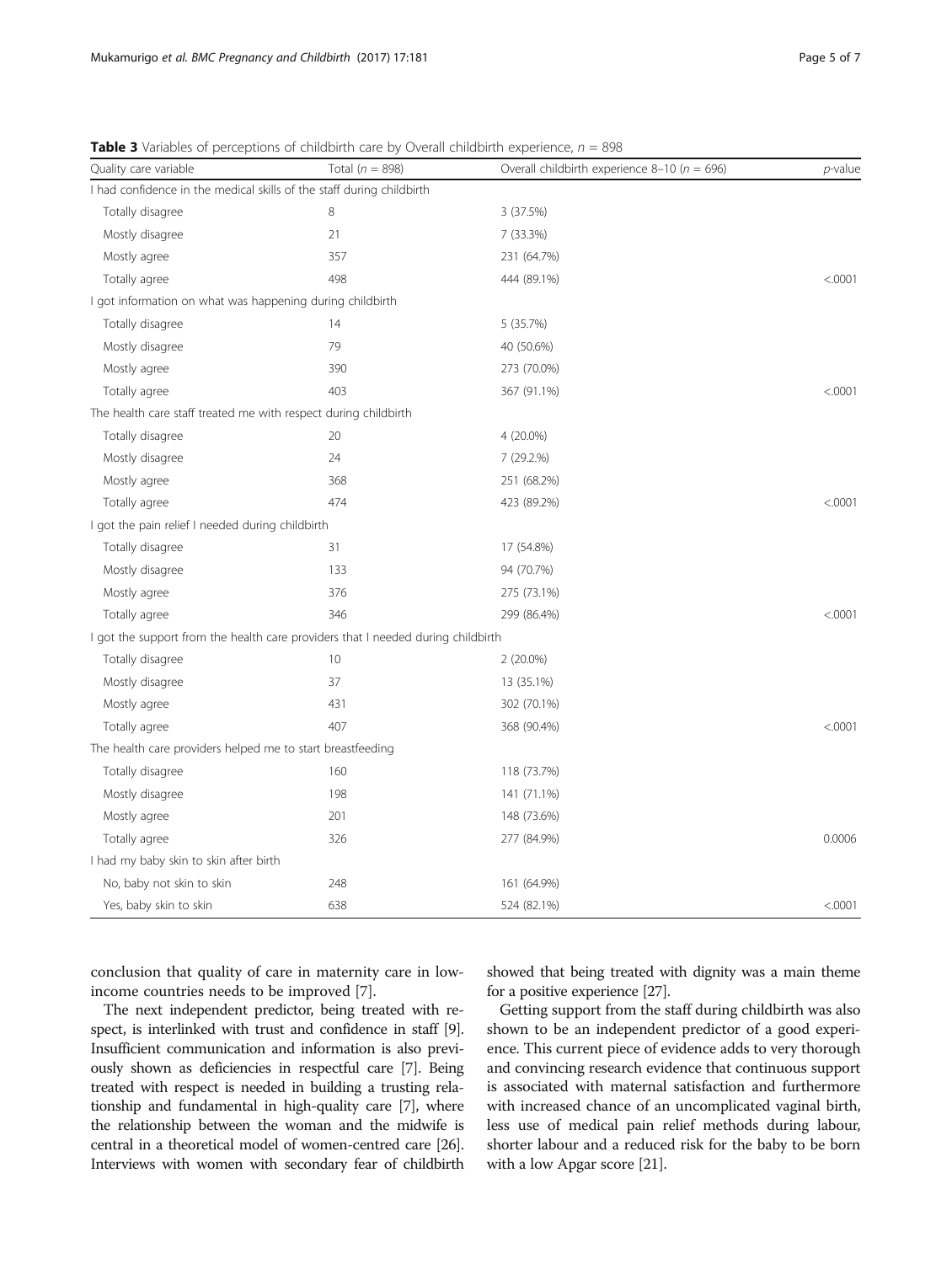<span id="page-5-0"></span>

| Univariable                                                                                                                                | 0.10<br>0.25                                             | 0.50 0.70 1 | $1.5$ 2       | 4                        | 8 | OR (95% CI)                                              | p-value  |
|--------------------------------------------------------------------------------------------------------------------------------------------|----------------------------------------------------------|-------------|---------------|--------------------------|---|----------------------------------------------------------|----------|
| Confidence in<br>medical skills                                                                                                            |                                                          |             |               | ≁<br>⊣                   |   | 3.84 (2.87-5.16)                                         | < 0.0001 |
| Information<br>during delivery                                                                                                             |                                                          |             |               | $\mapsto$                |   | 3.09 (2.43-3.94)                                         | < 0.0001 |
| <b>Staff treated</b><br>me with respect                                                                                                    |                                                          |             |               | $\overline{\phantom{a}}$ |   | 3.76 (2.86-4.95)                                         | < 0.0001 |
| Pain relief I needed-                                                                                                                      |                                                          |             | $\mapsto$     |                          |   | 1.67 (1.38-2.02)                                         | < 0.0001 |
| Support from the<br>health care staff                                                                                                      |                                                          |             |               | $\overline{\phantom{a}}$ |   | 3.95 (2.94-5.30)                                         | < 0.0001 |
| Help to start<br>breastfeeding                                                                                                             |                                                          |             | ⊬             |                          |   | 1.27 (1.11-1.46)                                         | 0.0006   |
| Baby skin to skin-                                                                                                                         |                                                          |             |               |                          |   | 2.48 (1.79-3.46)                                         | < 0.0001 |
| <b>Multivariable</b>                                                                                                                       |                                                          |             |               |                          |   |                                                          |          |
| Confidence in<br>medical skills                                                                                                            |                                                          |             | ᡐ             |                          |   | 1.73 (1.20-2.49)                                         | 0.0036   |
| Information<br>during delivery                                                                                                             |                                                          |             |               |                          |   | 1.44 (1.03-2.00)                                         | 0.0319   |
| <b>Staff treated</b><br>me with respect                                                                                                    |                                                          |             |               |                          |   | 1.69 (1.18-2.43)                                         | 0.0046   |
| Support from the<br>health care staff                                                                                                      |                                                          |             |               |                          |   | 1.75 (1.20-2.56)                                         | 0.0038   |
| Baby skin to skin-                                                                                                                         |                                                          |             |               |                          |   | 2.21 (1.52-3.19)                                         | < 0.0001 |
|                                                                                                                                            | 0.25<br>0.10<br>Univariable model<br>Multivariable model | 0.50 0.70 1 | $1.5$ 2<br>0R | 4                        | 8 | 95% CI Upper Limit<br>95% CI Lower Limit<br>♦ Odds Ratio |          |
| Fig. 1 Univariable and multivariable logistic regression of perceptions of care variables against Overall childbirth experience, $n = 898$ |                                                          |             |               |                          |   |                                                          |          |

The fifth independent predictor of a good childbirth experience in this study was for the mother to get her newborn baby skin-to-skin after birth. This is shown in a Cochrane review to be a very important caring intervention to promote successful breastfeeding with no adverse effects for the mother or baby [\[28\]](#page-6-0). To have the baby skin-to-skin has also shown to increase maternal satisfaction [\[22\]](#page-6-0).

#### Strengths and limitations to the study

There are some limitations to this study. As a crosssectional study, it is unable to draw causal inference. The women's childbirth experience and their perceptions of care during childbirth were assessed 1 to 13 months postpartum but time was not considered in our analysis. Earlier studies have shown that women's childbirth experience may change two to 5 years postpartum [\[15](#page-6-0), [29, 30](#page-6-0)]. However, a longitudinal cohort study of more than 1000 women showed that the women recollected their birth memories clearly 5 years postpartum [\[31\]](#page-6-0). Another limitation is that, because data were collected in face-to-face interviews, the women may have been reluctant to express negative views about their experiences and their perceptions of the care they received. The interviewers had not been involved in the care of these women, thus reducing this risk. Strengths include that the large sample and the random selection of the study population makes it possible to generalise the study results to the whole population in Rwanda. Also, to our knowledge, this is the first study to investigate associations between perceived care and childbirth experience in Rwanda.

## Conclusions

In summary, the current results add to the evidence of women's perceptions of childbirth care and how they relate to the overall childbirth experience. The independent predictors of a good experience were interlinked and are also useful indicators for care with good quality. To further improve childbirth care in Rwanda and care for women according to their preferences, it is important to make sure that childbirth care includes the following quality aspects in national and clinical guidelines: build confidence, provide good information, treat women and families with respect, provide good professional support during childbirth and put the newborn baby skin-to-skin with its mother early after birth.

#### Abbreviations

CHW: Community Health Worker; MatHeR: Maternal Health Research Programme